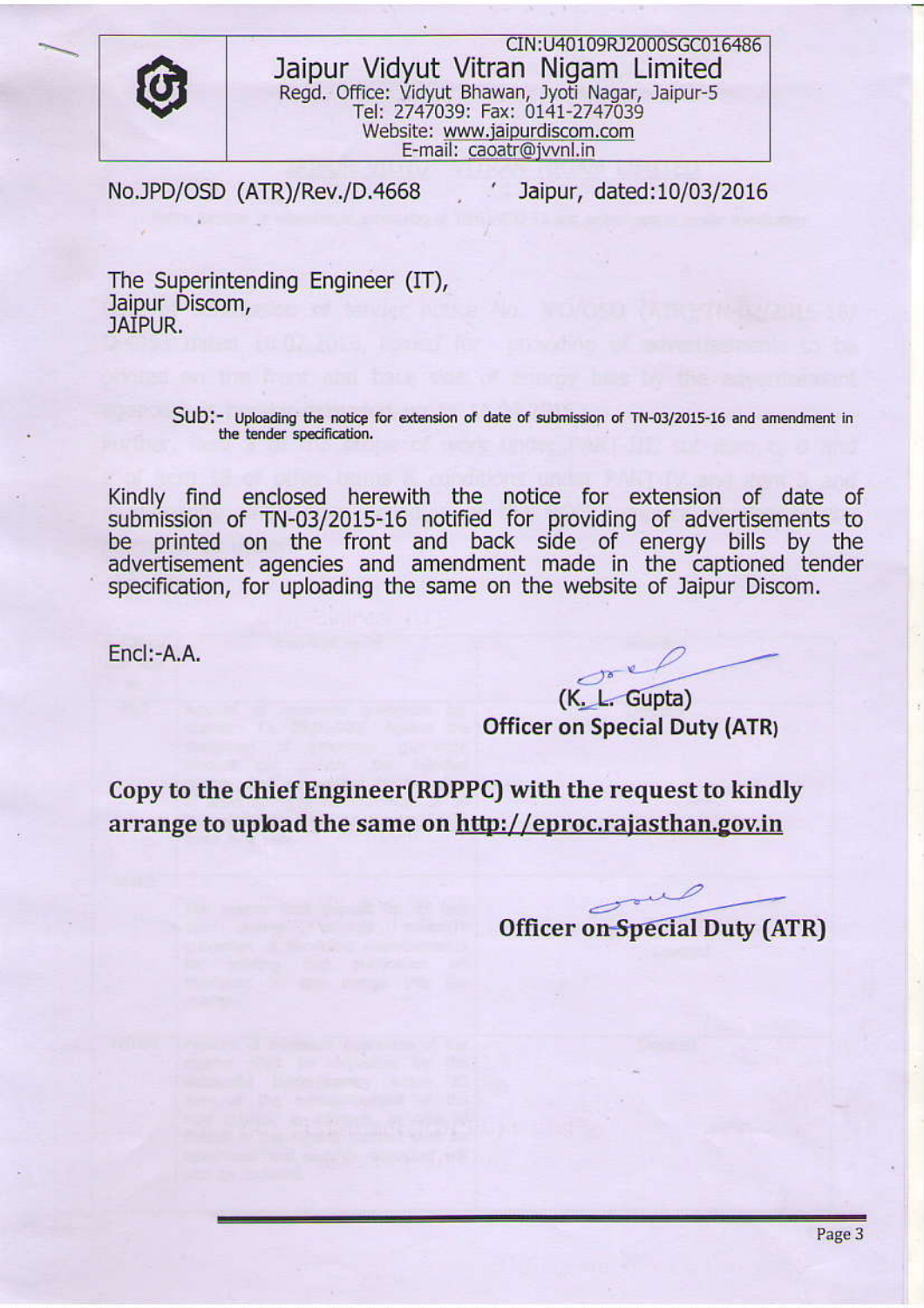## JAIPUR VIDYUT VITRAN NIGAM LIMITED

Notice for date of extension of submission of TN-03/2015-16 and amendment in tender specification

Date of submission of tender notice No. JPD/OSD (ATR)/TN-02/2015-16/ D-4353 dated 10.02.2016, issued for providing of advertisements to be printed on the front and back side of energy bills by the advertisement agencies, is hereby extended up to 11.04.2016.

Further, item 3 of the scope of work under PART-III, sub-item c, d and e of item 18 of other terms & conditions under PART-IV and item 3 and 4 appearing under-price schedule of the BOQ template is also hereby amended as under:-

| Part/Item/<br>sub-item<br>No. | Prescribed earlier                                                                                                                                                                                                                                                                                   | Amended        |
|-------------------------------|------------------------------------------------------------------------------------------------------------------------------------------------------------------------------------------------------------------------------------------------------------------------------------------------------|----------------|
| III/3                         | Amount of minimum guarantee per<br>quarter:- Rs. 25,00,000/- Against the<br>deposition of minimum guarantee<br>amount per quarter, the selected<br>agency shall be entitled for providing<br>of advertisements for maximum of 50<br>lacs electricity bills per quarter i.e. 2<br>crore in a year.    | <b>Deleted</b> |
| IV/18/c                       | The agency shall deposit Rs. 25 lacs<br>quarter towards<br>minimum<br>per<br>guarantee of providing advertisements<br>for printing and publication<br>on<br>maximum 50 lacs energy bills per<br>quarter.                                                                                             | <b>Deleted</b> |
| IV/18/d                       | Amount of minimum guarantee of the<br>quarter shall be deposited by the<br>successful bidder/agency within 10<br>days of the commencement of the<br>new quarter, in advance. In case of<br>default in this regard, contract shall be<br>terminated and security deposited will<br>also be forfeited. | <b>Deleted</b> |